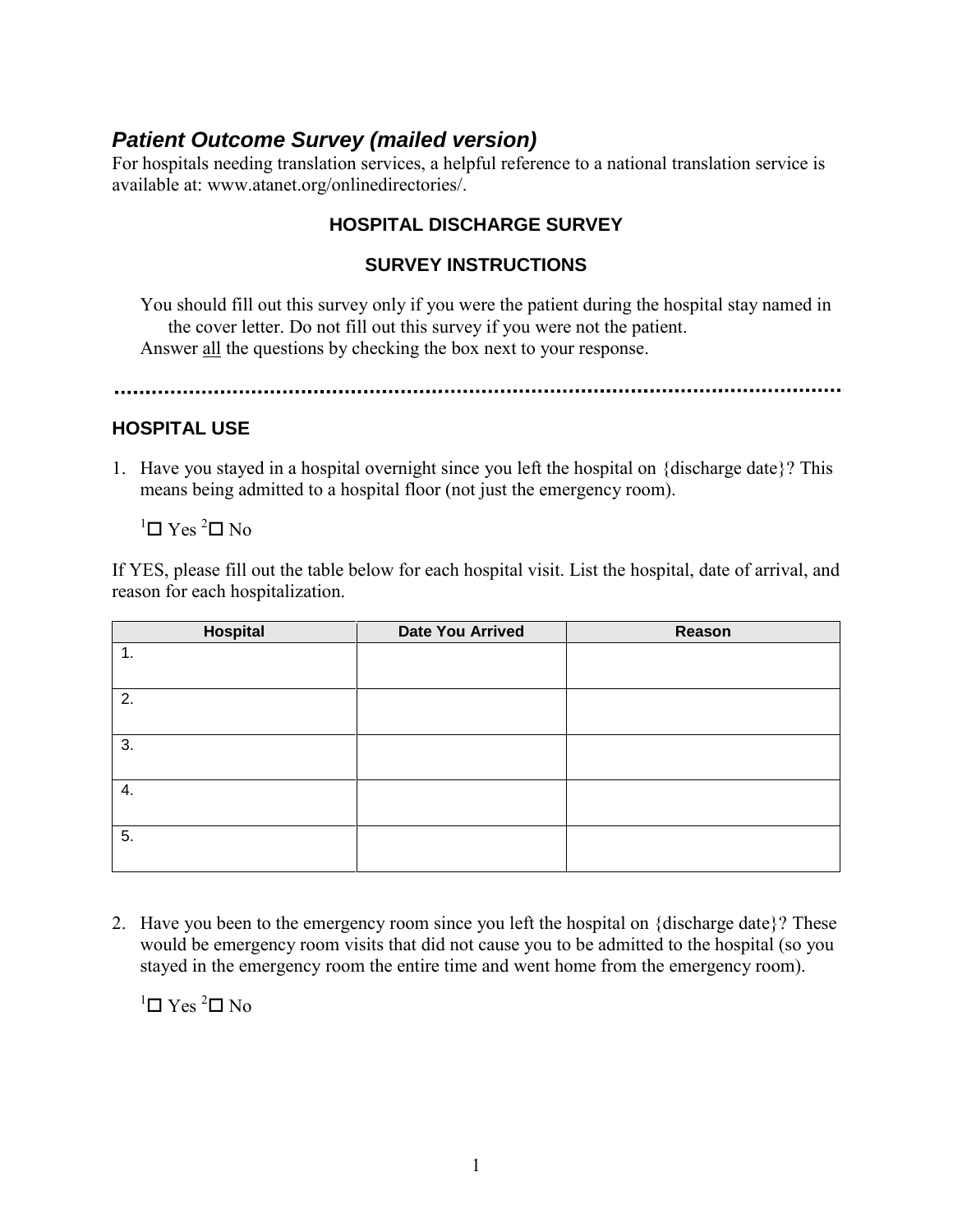If YES, please fill out the table below for each emergency room visit. List the hospital, date of arrival, and reason for each visit.

| <b>Hospital</b> | <b>Date You Arrived</b> | Reason |
|-----------------|-------------------------|--------|
|                 |                         |        |
|                 |                         |        |
|                 |                         |        |
|                 |                         |        |
|                 |                         |        |

## **APPOINTMENTS**

These next questions are about any appointments you had after you left the hospital on {discharge date}.

3. Do you have a particular doctor's office, clinic, health center, or other place that you usually go to if you are sick or need advice about your health?

 $1$  T Yes  $2$  T No

4. Since you left the hospital on {discharge date}, have you seen your medical provider, sometimes called a primary care provider (or someone in their office)?

 ${}^{1}$  $\Box$  Yes  ${}^{2}$  $\Box$  No

If YES, What date did you see this person? \_\_\_\_\_\_\_\_\_\_\_\_\_\_\_\_\_\_\_\_\_\_\_\_\_\_\_\_\_\_\_\_\_\_\_\_\_\_\_\_

## **DIAGNOSIS**

5. During your hospital stay, the doctors and nurses may have told you the name of your primary diagnosis or main problem. Do you know what your main problem was?

<sup>1</sup> Yes <sup>2</sup> No <sup>3</sup> N/A, reason: \_\_\_\_\_\_\_\_\_\_\_\_\_\_\_\_\_\_\_\_\_\_\_\_\_\_\_\_\_\_\_\_\_\_\_\_\_\_\_\_\_\_\_\_\_\_\_\_

If YES, Can you please list the name of your primary diagnosis or main problem?

These next questions ask about your visit at {hospital name} from {admit date} to {discharge date}.

\_\_\_\_\_\_\_\_\_\_\_\_\_\_\_\_\_\_\_\_\_\_\_\_\_\_\_\_\_\_\_\_\_\_\_\_\_\_\_\_\_\_\_\_\_\_\_\_\_\_\_\_\_\_\_\_\_\_\_\_\_\_\_\_\_\_\_\_\_\_\_\_\_\_\_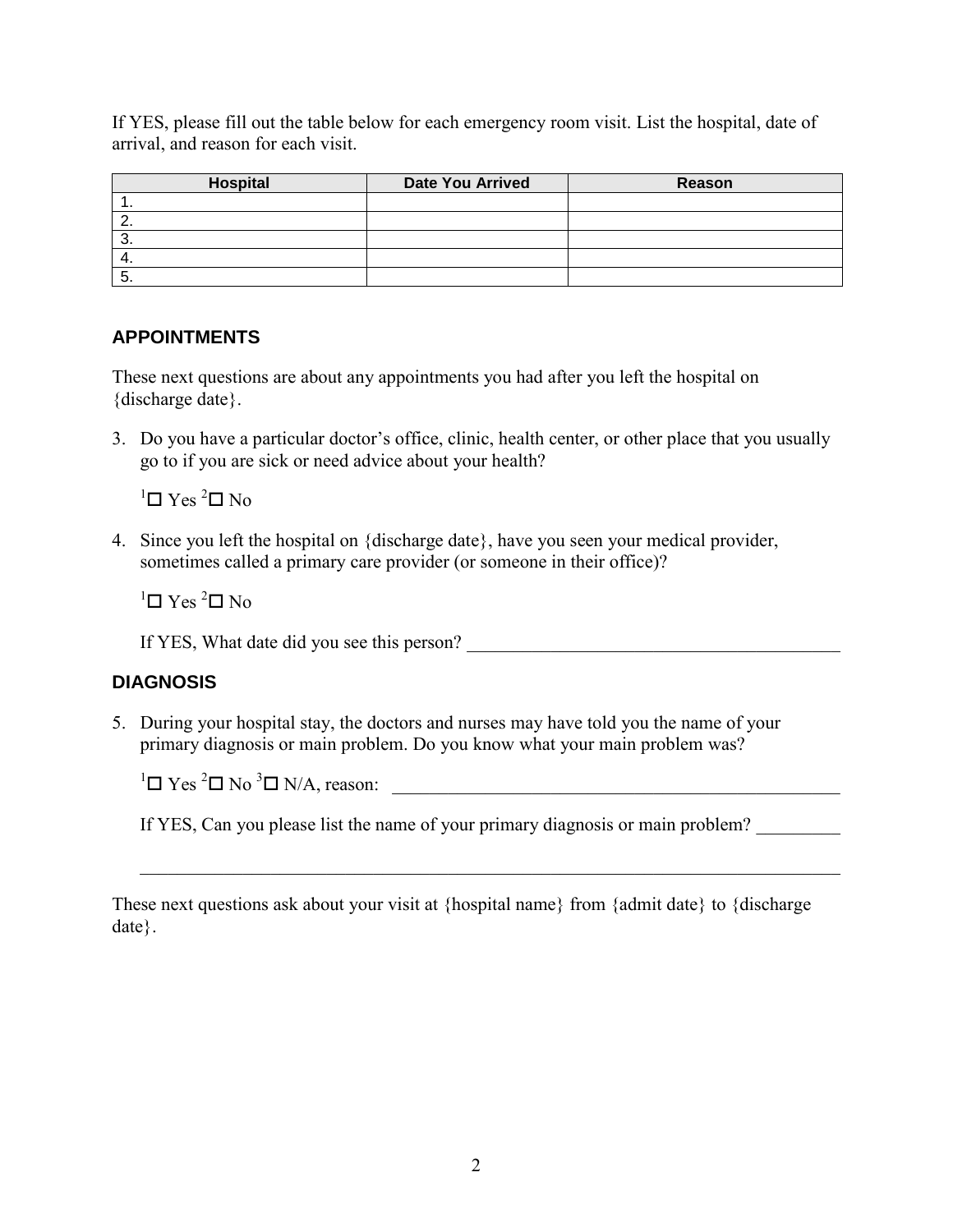# **YOUR HOSPITAL STAY**

6. During this hospital stay, how often did nurses treat you with courtesy and respect?

 ${}^{1}\square$  Never

 $2\Box$  Sometimes

 $3\Box$  Usually

 $4\Box$  Always

7. During this hospital stay, how often did nurses listen carefully to you?

 $1$ <sup>1</sup> $\Box$  Never

 $2\Box$  Sometimes

 $3\Box$  Usually

 $4\Box$  Always

8. During this hospital stay, how often did nurses explain things in a way you could understand?

 $1$ <sup>1</sup> $\Box$  Never

 $2\Box$  Sometimes

 $3\Box$  Usually

 $4\Box$  Always

9. During this hospital stay, how often did doctors treat you with courtesy and respect?

 $1$ <sup>1</sup> $\Box$  Never

 $2\Box$  Sometimes

 $3\Box$  Usually

 $4\Box$  Always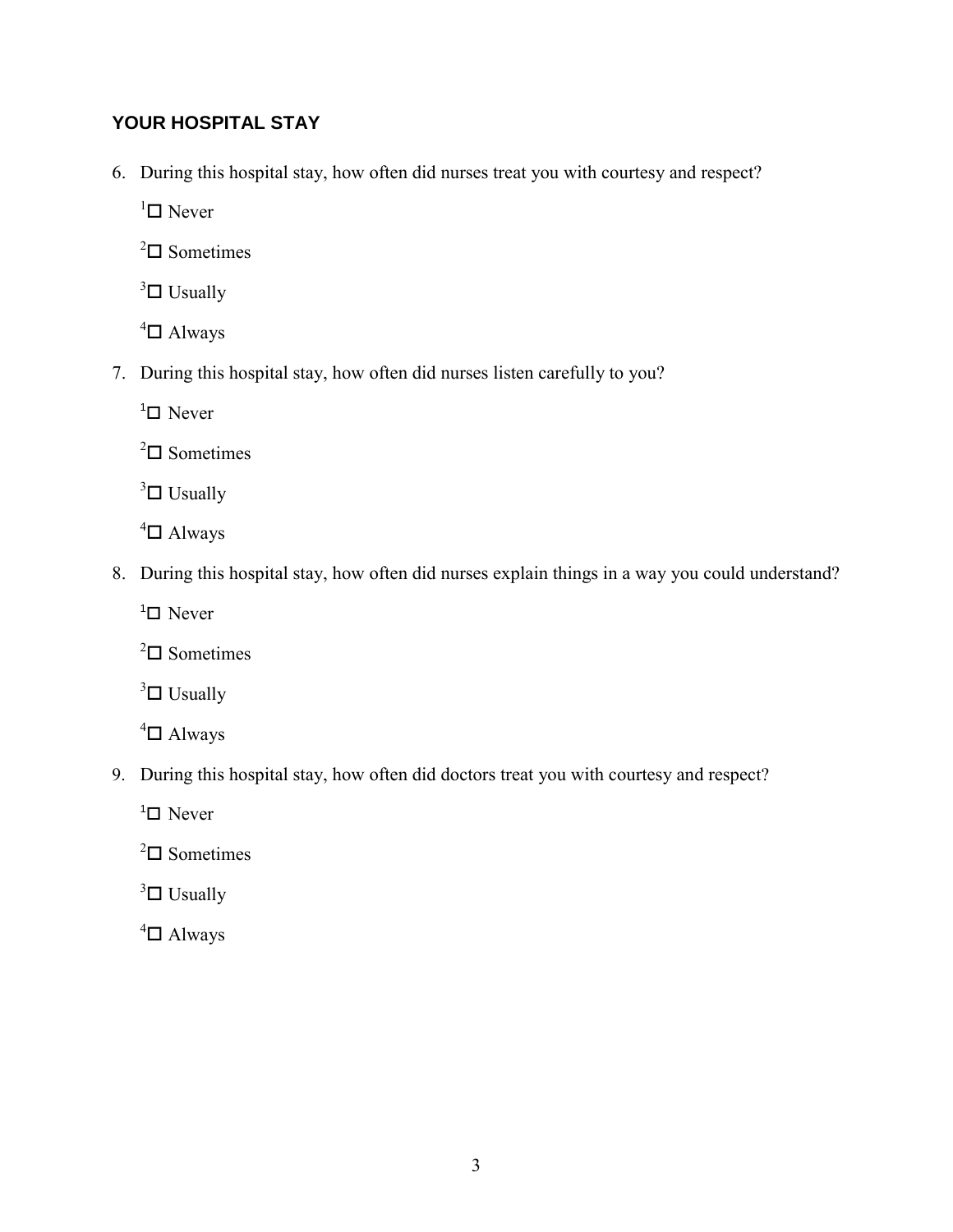10. During this hospital stay, how often did doctors listen carefully to you?

 $1$ <sup>1</sup> $\Box$  Never

 $2\Box$  Sometimes

 $3\Box$  Usually

 $4\Box$  Always

11. During this hospital stay, how often did doctors explain things in a way you could understand?

 ${}^{1}$  $\square$  Never

 $2\Box$  Sometimes

 $3\Box$  Usually

 $4\Box$  Always

12. During this hospital stay, how often were your questions answered to your satisfaction?

 ${}^{1}\square$  Never

 $2\Box$  Sometimes

 $3\Box$  Usually

 $4\Box$  Always

13. How often did hospital staff listen to you when they decided the plan for your care?

 ${}^{1}$  $\square$  Never

 $2\Box$  Sometimes

 $3\Box$  Usually

 $4$   $\Box$  Always

#### **MEDICINES**

14. During this hospital stay, were you told to take any medicine after you left the hospital? Include prescription and nonprescription medicines as well as any medicines you were already taking before your hospital stay.

 ${}^{1}\Box$  Yes  ${}^{2}\Box$  No  $\rightarrow$  If No, Go to Question 21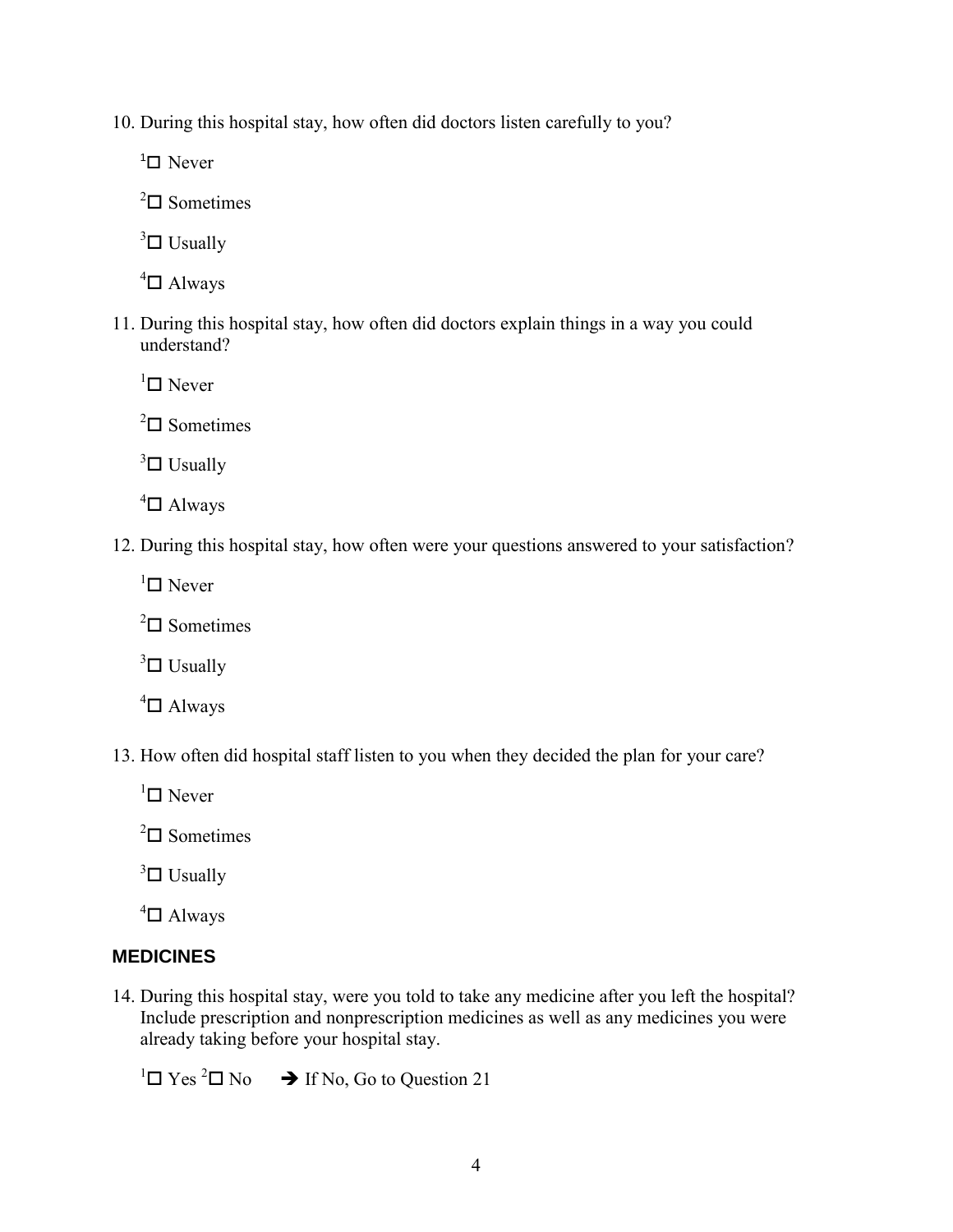15. During this hospital stay, did hospital staff explain the purpose of each of the medicines you were to take at home?

 ${}^{1}\Box$  Yes  ${}^{2}\Box$  No  $\rightarrow$  If No, Go to Question 17

16. Was the explanation of each medicine's purpose easy to understand?

 $\Box$  Never

 $^{2}$  $\Box$  Sometimes

 $3\Box$  Usually

 $4\Box$  Always

17. During this hospital stay, did hospital staff explain how much to take of each medicine and when to take it when you were at home?

<sup>1</sup> $\Box$  Yes <sup>2</sup> $\Box$  No  $\rightarrow$  If No, Go to Question 19

18. How often was their explanation of how and when to take each medicine easy to understand?

 ${}^{1}\square$  Never

 $2\Box$  Sometimes

 $3\Box$  Usually

 $4$   $\Box$  Always

19. During this hospital stay, did hospital staff ask you to describe how much you would take of each medicine and when you would take it when you were at home?

 ${}^{1}\square$  Yes  ${}^{2}\square$  No

20. During this hospital stay, did hospital staff tell you whom to call after you left the hospital if you had questions about your medicines?

 ${}^{1}\square$  Yes  ${}^{2}\square$  No

21. During this hospital stay, did hospital staff talk with you about whether you would have the help you needed when you left the hospital?

 ${}^{1}\square$  Yes  ${}^{2}\square$  No

22. During this hospital stay, did you get information in writing about what symptoms or health problems to look out for after you left the hospital?

<sup>1</sup> $\Box$  Yes <sup>2</sup> $\Box$  No  $\rightarrow$  If No, Go to Question 24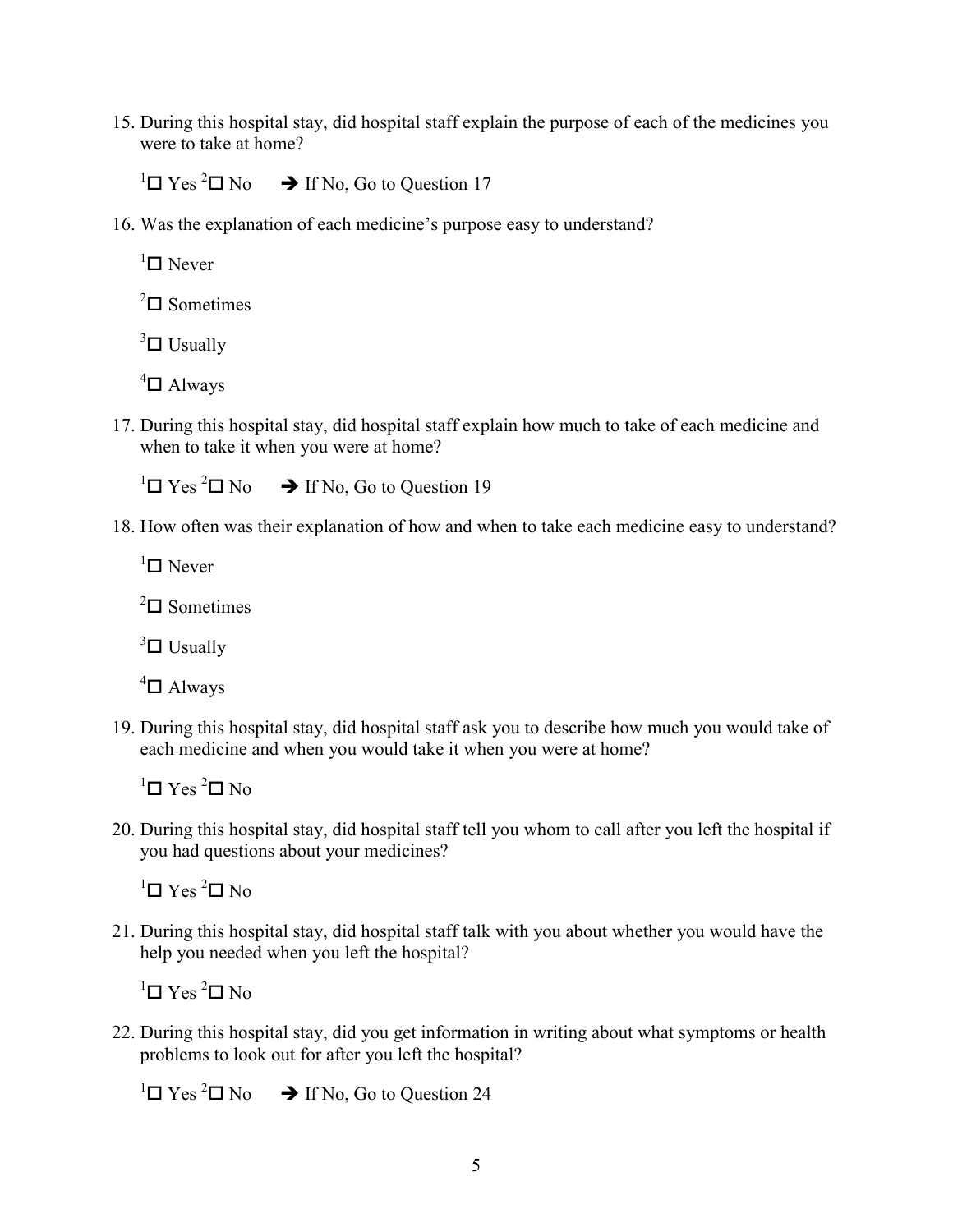23. Were these written instructions easy to understand?

 ${}^{1}$  $\square$  Yes  ${}^{2}$  $\square$  No

### **WHEN YOU LEFT THE HOSPITAL**

24. After you left the hospital, did you go directly to your own home, to someone else's home, or to another health facility?

 ${}^{1}\square$  Own home

 $2\Box$  Someone else's home

 $3\Box$  Another health facility

25. After you left the hospital, did someone from the hospital call you to check how you were doing?

 ${}^{1}\Box$  Yes  ${}^{2}\Box$  No  $\rightarrow$  If No, Go to Question 27

- If YES, please tell me how much you agree with the following statement:
- 26. After the call, all of my questions about my medical care were answered.

 $\square$  Strongly disagree

 $\square$  Disagree

 $\Box$  Agree

 $\square$  Strongly Agree

#### **OVERALL RATING OF HOSPITAL**

27. Using any number from 0 to 10, where 0 is the worst hospital possible and 10 is the best hospital possible, what number would you use to rate this hospital during your stay?

 $(0-10)$ 

28. Would you recommend this hospital to your friends and family?

 $\Box$  Definitely no

 $\Box$  Probably no

 $\Box$  Probably yes

 $\Box$  Definitely yes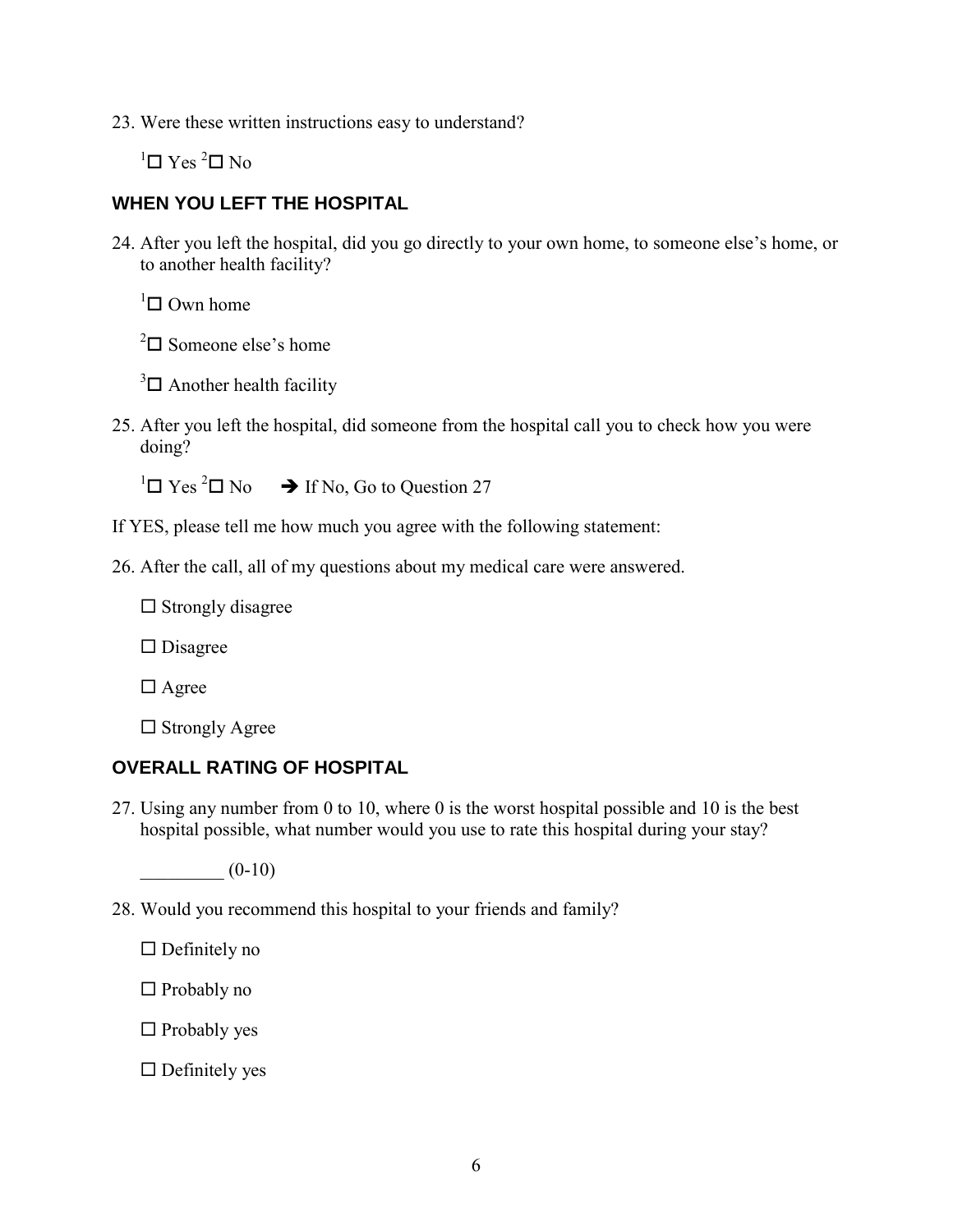29. Did you feel that your family and you were treated with respect?

 $1 \square$  Yes  $2 \square$  No

# **ABOUT YOU**

There are only a few remaining items left.

30. What is your age?

 $1 \square$  18-30 years

 $2 \square$  31-50 years

 $3\Box$  51-70 years

 $4\Box$  71-above years

31. In general, how would you rate your overall health?

 ${}^{1}\square$  Excellent

 $2\Box$  Very good

 $3 \square$  Good

 $\mathrm{^{4}\square}$  Fair

 $5 \square$  Poor

32. What is the highest grade or level of school that you have completed?

 $1 \square$  Some elementary or high school but did not graduate

 $2^2$  High school graduate or GED

 $3\Box$  Some college or 2-year degree

 $4\Box$  4-year college graduate

33. Are you of Spanish, Hispanic, or Latino origin or descent?

 ${}^{1}\square$  No, not Spanish/Hispanic/Latino

 $2 \square$  Yes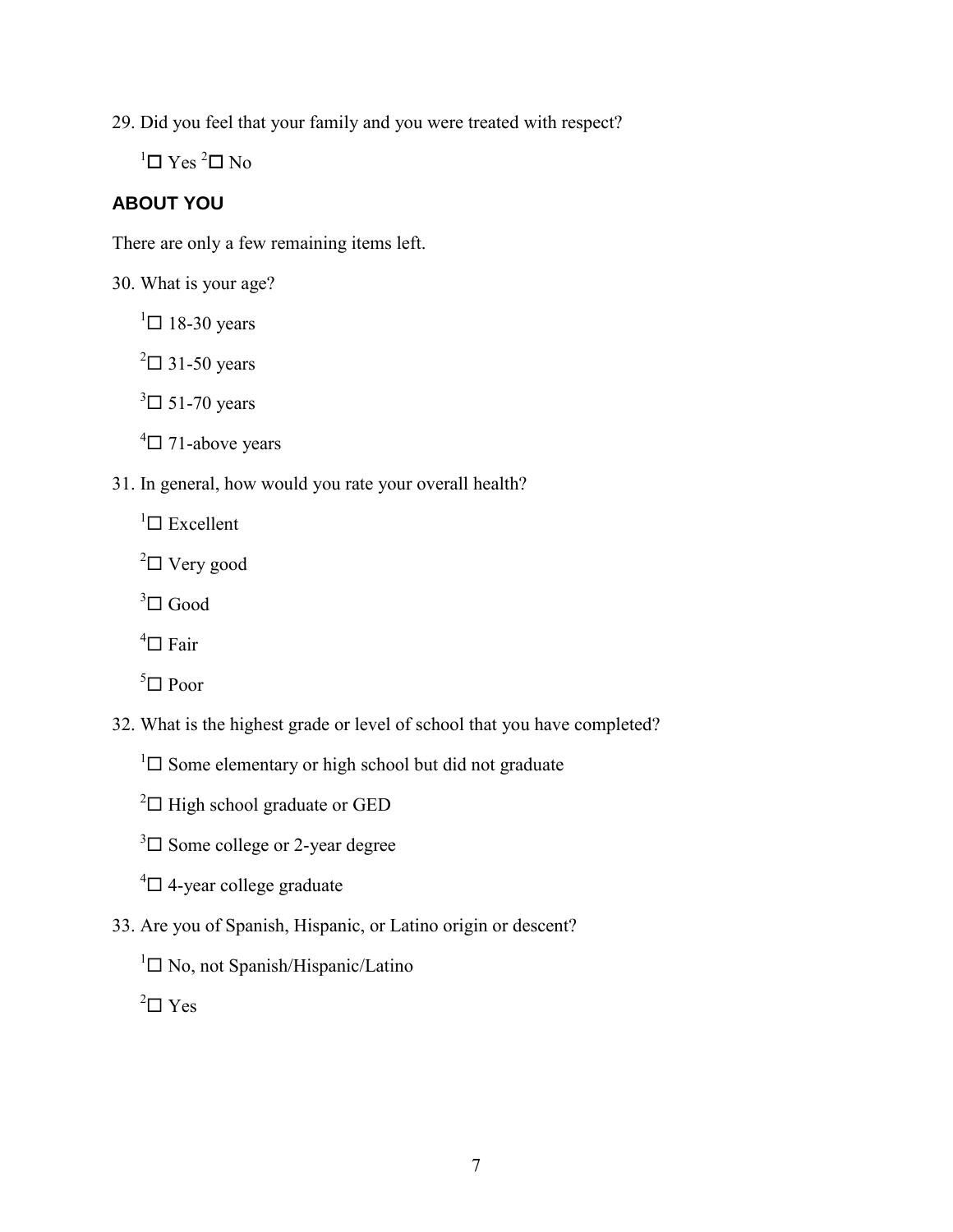- 34. How would you describe your race? Please choose one or more.
	- $\Box$  White
	- <sup>2</sup> $\Box$  Black or African American
	- $3\Box$  Asian
	- $4\Box$  Native Hawaiian or Other Pacific Islander
	- $5$  American Indian or Alaska Native
- 35. What language do you mainly speak at home?
	- ${}^{1}\square$  English
	- $2 \square$  Spanish
	- <sup>3</sup> Some other language (please print): \_\_\_\_\_\_\_\_\_\_\_\_\_\_\_\_\_\_\_\_\_\_\_\_\_\_\_\_\_\_\_\_\_\_\_\_\_\_\_\_\_\_

## **THANK YOU**

## **Please return the completed survey in the postage-paid envelope.**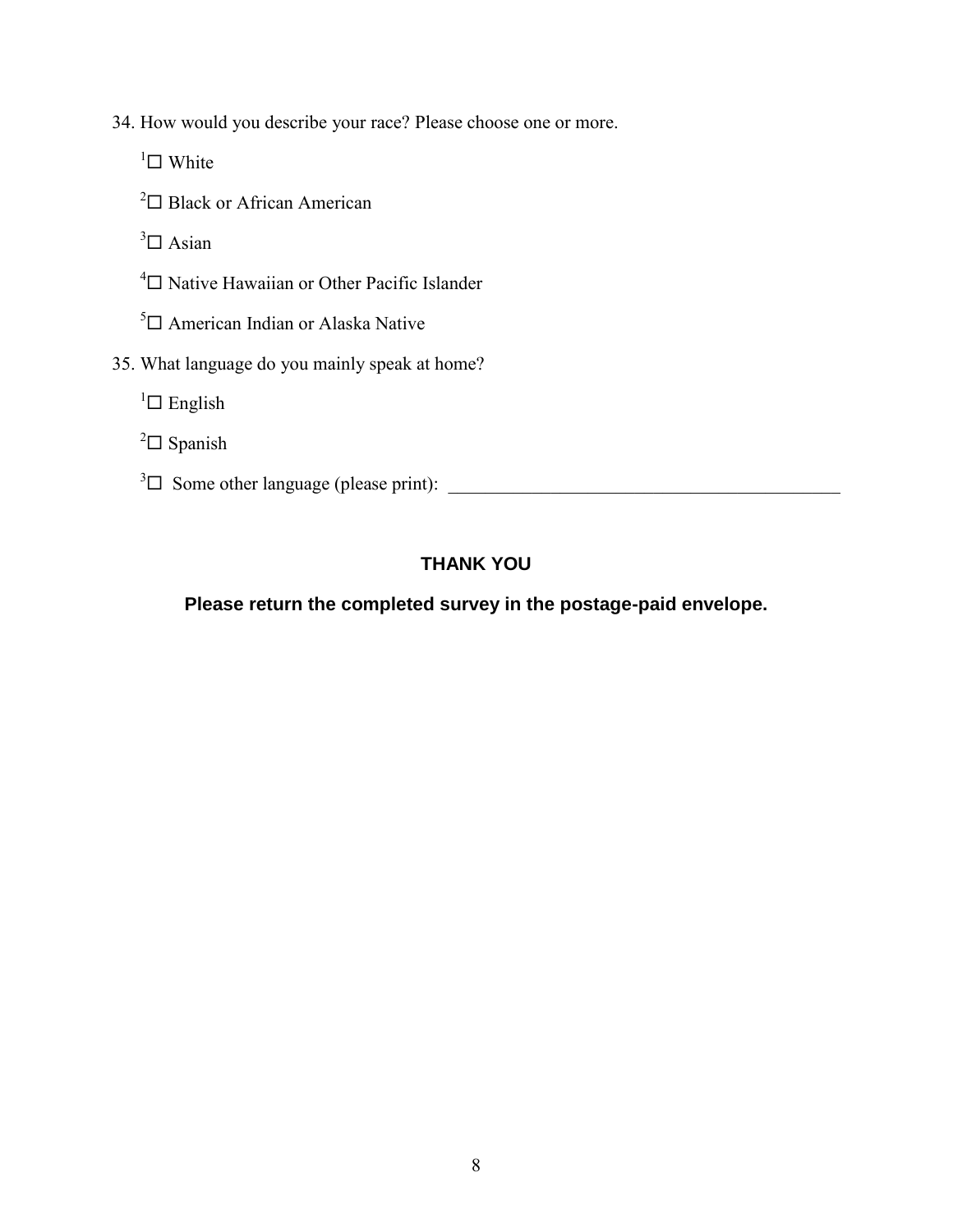# *Patient Outcome Survey (phone version)*

If contact sheet indicates patient needs an interpreter for phone communication, arrange for interpreter services before the call.

### **Overview**

This phone interview script is provided to assist interviewers while attempting to reach the respondent. The script explains the purpose of the survey and confirms necessary information about the respondent. Interviewers must not conduct the survey with a proxy respondent.

### **General Interviewing Instructions**

Survey is administered to patients beginning 30 days after the date of index hospital discharge. Patients are called up to 60 days after the date of index hospital discharge. All questions and all answer categories must be read exactly as they are worded. No changes are permitted to the order of the answer categories. All transitional statements must be read. **Index admission date:** \_\_\_ \_\_ /\_\_\_ \_\_ /\_\_\_ \_\_ \_\_ \_\_\_ \_\_\_ **Index discharge date:** \_\_\_ \_\_ /\_\_\_ \_\_ /\_\_\_ \_\_\_ \_\_\_ \_\_\_ Date initial call attempt: \_\_\_ \_\_ /\_\_\_ \_\_ /\_\_\_ \_\_\_ \_\_\_ \_\_\_ **Caller records the call attempts and time talking with patient:**  #1: Date(mo/day/yr): \_\_\_\_ /\_\_\_\_ /\_\_\_\_ Time of day \_\_\_: \_\_\_ action taken/time with subject: \_\_\_\_\_\_\_\_\_\_\_\_ \_\_\_\_\_\_\_\_\_\_\_\_\_\_\_\_\_\_\_\_\_\_\_\_\_\_\_\_\_\_\_\_\_\_\_\_\_\_\_\_\_\_\_\_\_\_\_\_\_\_\_\_\_\_\_\_\_\_\_\_\_\_\_\_\_\_\_\_\_\_\_\_\_\_\_\_\_\_\_\_\_\_\_ #2: Date(mo/day/yr):  $\frac{1}{2}$  /  $\frac{1}{2}$  Time of day  $\frac{1}{2}$ : action taken/time with subject: \_\_\_\_\_\_\_\_\_\_\_\_\_\_\_\_\_\_\_\_\_\_\_\_\_\_\_\_\_\_\_\_\_\_\_\_\_\_\_\_\_\_\_\_\_\_\_\_\_\_\_\_\_\_\_\_\_\_\_\_\_\_\_\_\_\_\_\_\_\_\_\_\_\_\_\_\_\_\_\_\_\_\_ #3: Date(mo/day/yr):  $\frac{1}{2}$  / $\frac{1}{2}$  Time of day  $\frac{1}{2}$  action taken/time with subject:  $\frac{1}{2}$ \_\_\_\_\_\_\_\_\_\_\_\_\_\_\_\_\_\_\_\_\_\_\_\_\_\_\_\_\_\_\_\_\_\_\_\_\_\_\_\_\_\_\_\_\_\_\_\_\_\_\_\_\_\_\_\_\_\_\_\_\_\_\_\_\_\_\_\_\_\_\_\_\_\_\_\_\_\_\_\_\_\_\_ #4: Date(mo/day/yr):  $\frac{1}{2}$  /  $\frac{1}{2}$  Time of day  $\frac{1}{2}$  action taken/time with subject:  $\frac{1}{2}$ \_\_\_\_\_\_\_\_\_\_\_\_\_\_\_\_\_\_\_\_\_\_\_\_\_\_\_\_\_\_\_\_\_\_\_\_\_\_\_\_\_\_\_\_\_\_\_\_\_\_\_\_\_\_\_\_\_\_\_\_\_\_\_\_\_\_\_\_\_\_\_\_\_\_\_\_\_\_\_\_\_\_\_ #5: Date(mo/day/yr):  $\frac{1}{2}$  /  $\frac{1}{2}$  Time of day  $\frac{1}{2}$  action taken/time with subject:  $\frac{1}{2}$ \_\_\_\_\_\_\_\_\_\_\_\_\_\_\_\_\_\_\_\_\_\_\_\_\_\_\_\_\_\_\_\_\_\_\_\_\_\_\_\_\_\_\_\_\_\_\_\_\_\_\_\_\_\_\_\_\_\_\_\_\_\_\_\_\_\_\_\_\_\_\_\_\_\_\_\_\_\_\_\_\_\_\_ #6: Date(mo/day/yr):  $\frac{1}{\sqrt{2}}$  / $\frac{1}{\sqrt{2}}$  Time of day  $\frac{1}{\sqrt{2}}$  action taken/time with subject:  $\frac{1}{\sqrt{2}}$ \_\_\_\_\_\_\_\_\_\_\_\_\_\_\_\_\_\_\_\_\_\_\_\_\_\_\_\_\_\_\_\_\_\_\_\_\_\_\_\_\_\_\_\_\_\_\_\_\_\_\_\_\_\_\_\_\_\_\_\_\_\_\_\_\_\_\_\_\_\_\_\_\_\_\_\_\_\_\_\_\_\_\_

#7: Date(mo/day/yr):  $\frac{1}{2}$  /  $\frac{1}{2}$  Time of day  $\frac{1}{2}$  action taken/time with subject:  $\frac{1}{2}$ 

#8: Date(mo/day/yr): \_\_\_\_ /\_\_\_\_ /\_\_\_\_ Time of day \_\_\_: \_\_\_ action taken/time with subject: \_\_\_\_\_\_\_\_\_

\_\_\_\_\_\_\_\_\_\_\_\_\_\_\_\_\_\_\_\_\_\_\_\_\_\_\_\_\_\_\_\_\_\_\_\_\_\_\_\_\_\_\_\_\_\_\_\_\_\_\_\_\_\_\_\_\_\_\_\_\_\_\_\_\_\_\_\_\_\_\_\_\_\_\_\_\_\_\_\_\_\_\_

\_\_\_\_\_\_\_\_\_\_\_\_\_\_\_\_\_\_\_\_\_\_\_\_\_\_\_\_\_\_\_\_\_\_\_\_\_\_\_\_\_\_\_\_\_\_\_\_\_\_\_\_\_\_\_\_\_\_\_\_\_\_\_\_\_\_\_\_\_\_\_\_\_\_\_\_\_\_\_\_\_\_\_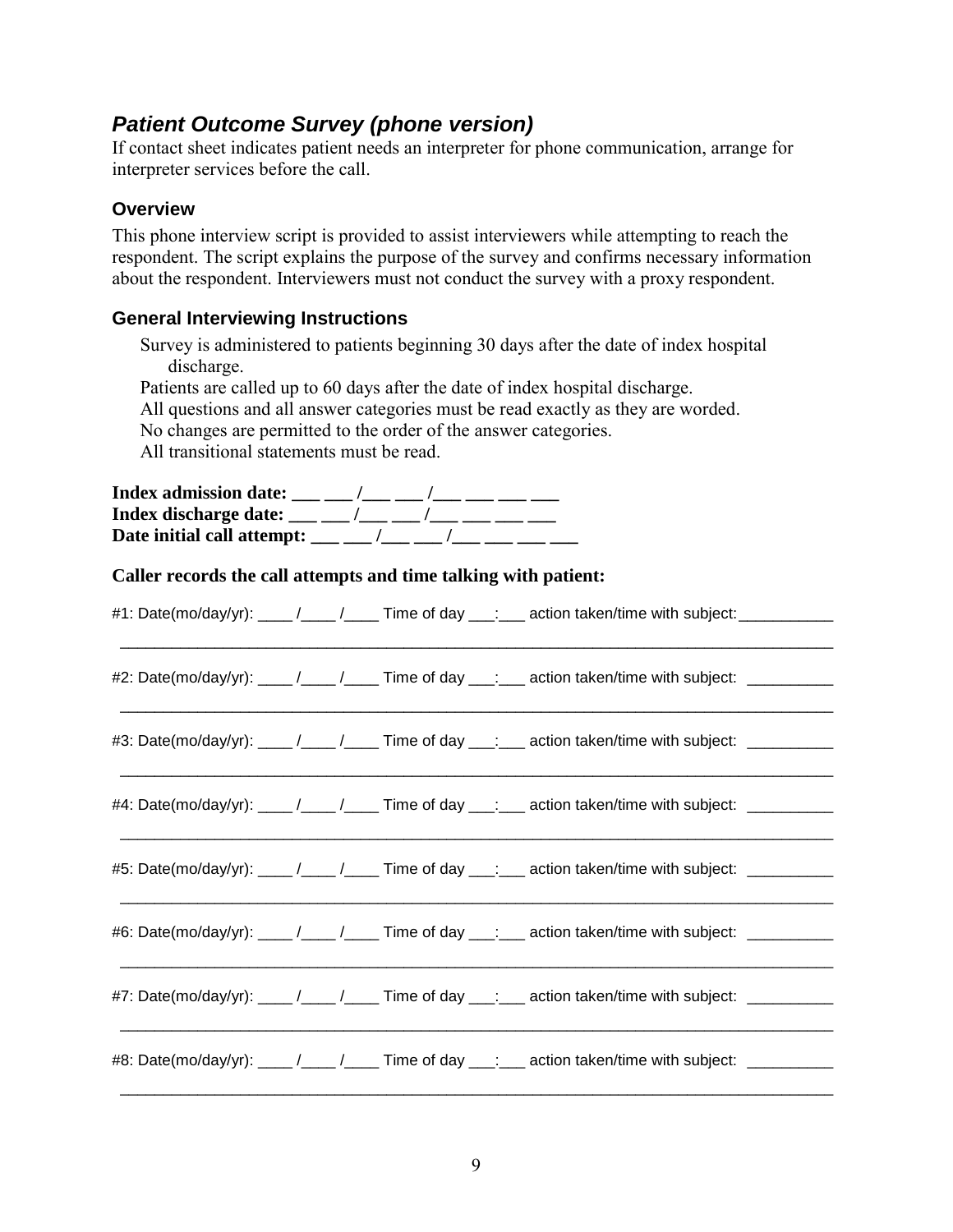## **INTRODUCTION**

Hello. may I please speak to [patient name]?

This is [name of caller] from [hospital name]. We are conducting a survey about the hospital discharge process. I am calling to talk to {patient name} about a recent health care experience.

Our records show that you were recently a patient at {name of hospital} and discharged on {date} of discharge}. Because you had a recent hospital stay, we are asking for your help. This survey is part of an ongoing effort at {name of hospital} to improve the way they get patients ready to return home from the hospital. These results will help this hospital to understand if its improvements are helping patients.

Your participation is voluntary and will not affect your health benefits. You do not need to answer these questions. Your answers will only be shared with people who are trying to improve the hospital and the care that is given to patients.

If you have any questions about this survey, please call {hospital project manager name} at {project manager phone number}. Thank you for helping to improve health care for all patients.

This survey will take approximately 10 minutes. Are you willing to complete the survey now? With acknowledgment, caller continues.

According to our records, you stayed in {hospital name} from {start date} to {discharge date}. Most of the questions on this survey are about this stay in the hospital.

Please tell me which response most closely matches your answer.

## **HOSPITAL USE**

1. Have you stayed in a hospital overnight since you left the hospital on {discharge date}? This means being admitted to a hospital floor (not just the emergency room).

 $1$  T Yes<sup>2</sup>  $\Box$  No

If YES, please fill out the table below for each hospital visit. Ask for the hospital, date of arrival, and reason for each hospitalization.

| Hospital | <b>Date You Arrived</b> | Reason |
|----------|-------------------------|--------|
| . .      |                         |        |
| 2.       |                         |        |
| 3.       |                         |        |
| -4.      |                         |        |
| 5.       |                         |        |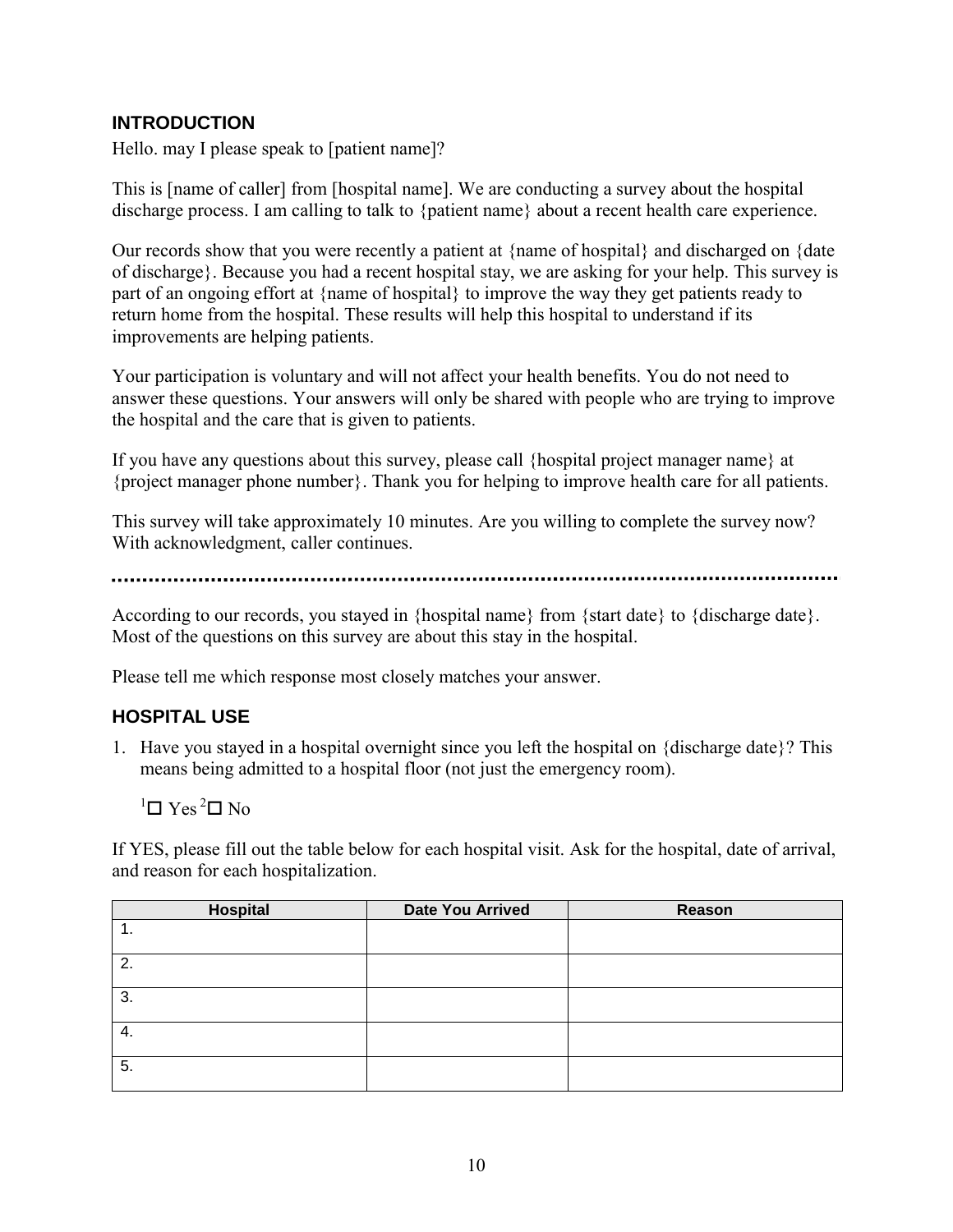2. Have you been to the emergency room since you left the hospital on {discharge date}? These would be emergency room visits that did not cause you to be admitted to the hospital (so you stayed in the emergency room the entire time and went home from the emergency room).

 ${}^{1}$  $\square$  Yes  ${}^{2}$  $\square$  No

If YES, please fill out the table below for each emergency room visit. Ask for the hospital, date of arrival, and reason for each visit.

| <b>Hospital</b> | <b>Date You Arrived</b> | Reason |
|-----------------|-------------------------|--------|
| . .             |                         |        |
| 2.              |                         |        |
| 3.              |                         |        |
| 4.              |                         |        |
| 5.              |                         |        |

## **APPOINTMENTS**

These next questions are about any appointments you had after you left the hospital on {discharge date}.

3. Do you have a particular doctor's office, clinic, health center, or other place that you usually go if you are sick or need advice about your health?

 $1$  T Yes<sup>2</sup> $\Box$  No

4. Since you left the hospital on {discharge date}, have you seen your medical provider, sometimes called a primary care provider (or someone in their office)?

 $1$  T Yes<sup>2</sup>  $\Box$  No

If YES, What date did you see this person?

## **DIAGNOSIS**

5. During your hospital stay, the doctors and nurses may have told you the name of your primary diagnosis or main problem. Do you know what your main problem was?

 $1 \square$  Yes  $2 \square$  No  $3 \square$  N/A, reason:

If YES, Can you please tell me the name of your primary diagnosis or main problem?

These next questions ask about your visit at {hospital name} from {admit date} to {discharge date}.

\_\_\_\_\_\_\_\_\_\_\_\_\_\_\_\_\_\_\_\_\_\_\_\_\_\_\_\_\_\_\_\_\_\_\_\_\_\_\_\_\_\_\_\_\_\_\_\_\_\_\_\_\_\_\_\_\_\_\_\_\_\_\_\_\_\_\_\_\_\_\_\_\_\_\_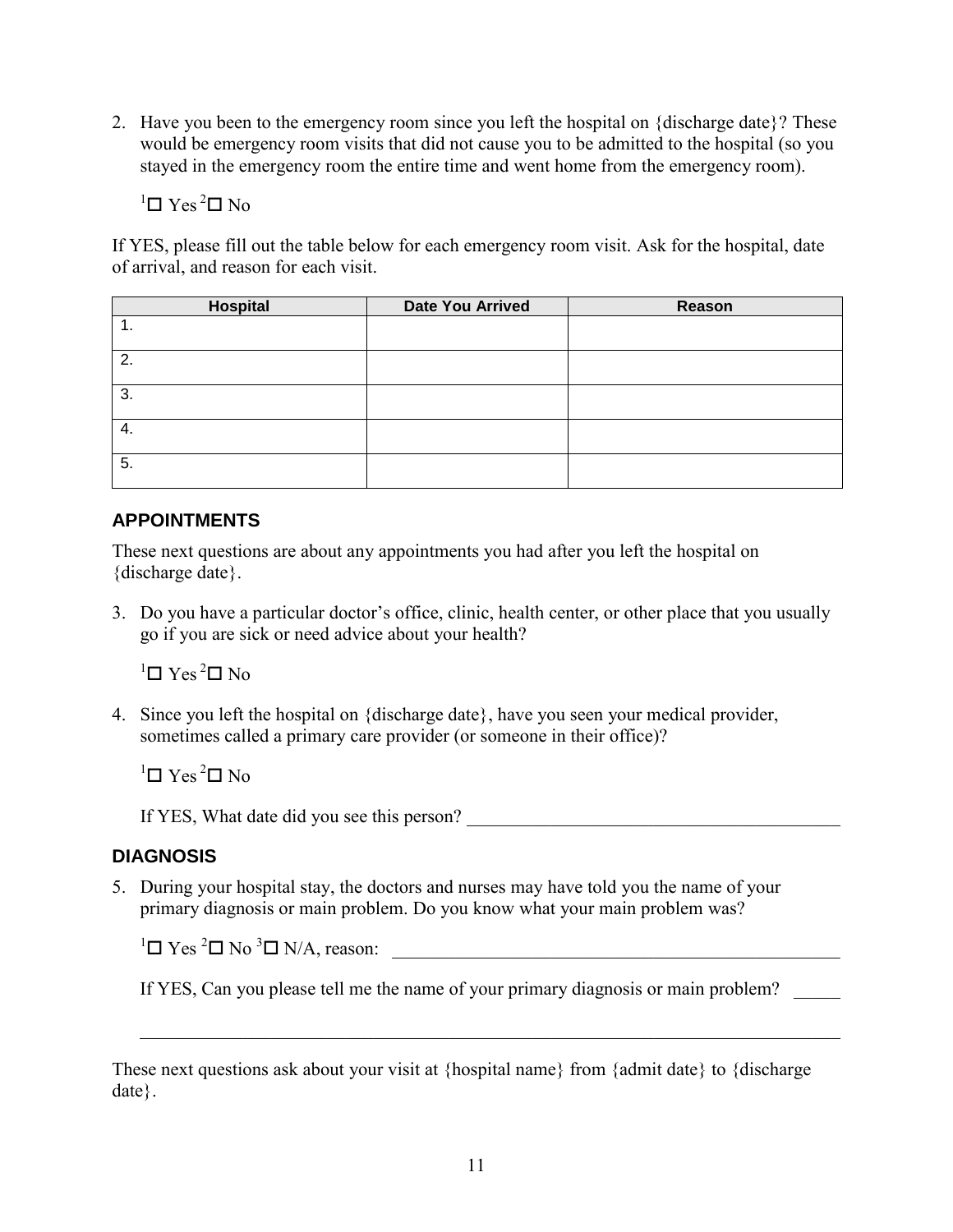## **YOUR HOSPITAL STAY**

6. During this hospital stay, how often did nurses treat you with courtesy and respect?

 $\mathbf{1}$  Never

 $2\Box$  Sometimes

 $3\Box$  Usually

 $4\Box$  Always

7. During this hospital stay, how often did nurses listen carefully to you?

 $\mathbf{1}$  Never

 $2\Box$  Sometimes

 $3\Box$  Usually

 $4\Box$  Always

8. During this hospital, stay, how often did nurses explain things in a way you could understand?

 $\mathsf{I}^{\mathsf{I}}$  Never

 $2\Box$  Sometimes

 $3\Box$  Usually

 $4\Box$  Always

9. During this hospital stay, how often did doctors treat you with courtesy and respect?

 $\mathbf{1}$  Never

 $2\Box$  Sometimes

 $3\Box$  Usually

 $4\Box$  Always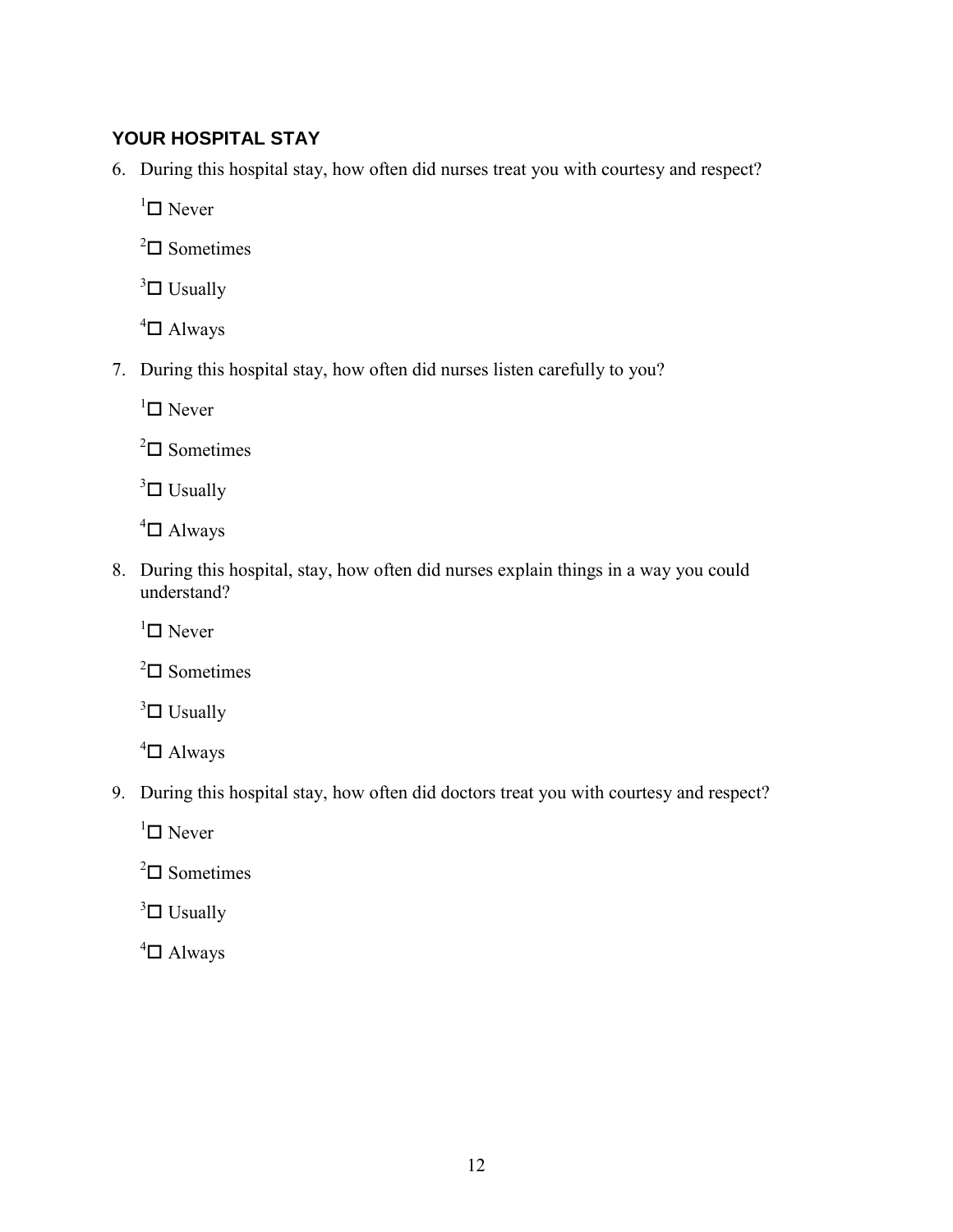10. During this hospital stay, how often did doctors listen carefully to you?

 ${}^{1}\square$  Never

 $2\Box$  Sometimes

 $3\Box$  Usually

 $4\Box$  Always

11. During this hospital stay, how often did doctors explain things in a way you could understand?

 ${}^{1}$  $\square$  Never

 $2\Box$  Sometimes

 $3\Box$  Usually

 $4\Box$  Always

12. During this hospital stay, how often were your questions answered to your satisfaction?

 ${}^{1}\square$  Never

 $2\Box$  Sometimes

 $3\Box$  Usually

 $4\Box$  Always

13. How often did hospital staff listen to you when they decided the plan for your care?

 ${}^{1}$  $\square$  Never

 $2\Box$  Sometimes

 $3\Box$  Usually

 $4$   $\Box$  Always

## **MEDICINES**

14. During this hospital stay, were you told to take any medicine after you left the hospital? Include prescription and nonprescription medicines as well as any medicines you were already taking before your hospital stay.

<sup>1</sup> $\Box$  Yes <sup>2</sup> $\Box$  No  $\rightarrow$  If No, Go to Question 21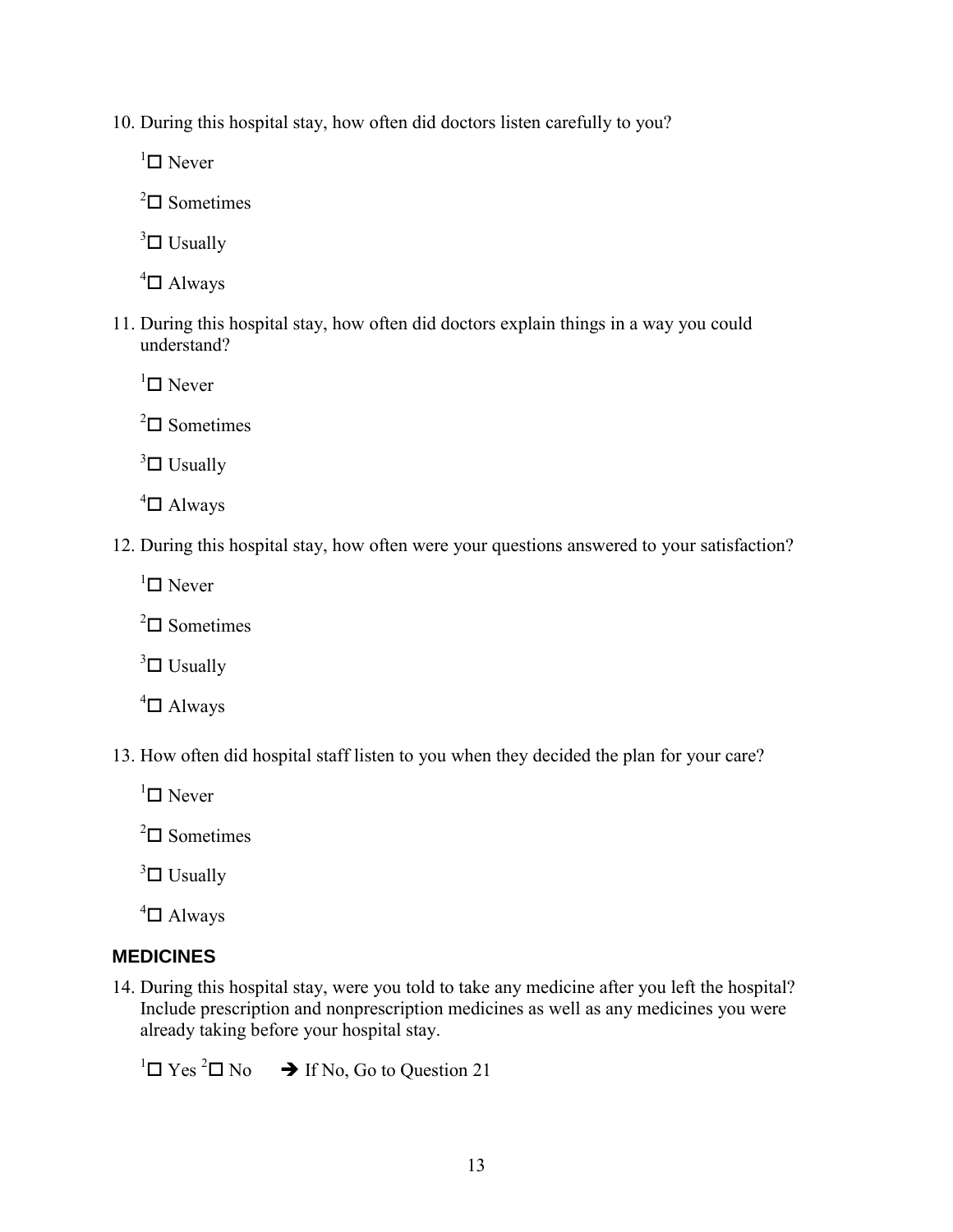15. During this hospital stay, did hospital staff explain the purpose of each of the medicines you were to take at home?

 ${}^{1}\Box$  Yes  ${}^{2}\Box$  No  $\rightarrow$  If No, Go to Question 17

16. Was the explanation of each medicine's purpose easy to understand?

 $\Box$  Never

 $^{2}$  $\Box$  Sometimes

 $3\Box$  Usually

 $4\Box$  Always

17. During this hospital stay, did hospital staff explain how much to take of each medicine and when to take it when you were at home?

<sup>1</sup> $\Box$  Yes <sup>2</sup> $\Box$  No  $\rightarrow$  If No, Go to Question 19

18. How often was their explanation of how and when to take each medicine easy to understand?

 ${}^{1}\square$  Never

 $2\Box$  Sometimes

 $3\Box$  Usually

 $4\Box$  Always

19. During this hospital stay, did hospital staff ask you to describe how much you would take of each medicine and when you would take it when you were at home?

 ${}^{1}\square$  Yes  ${}^{2}\square$  No

20. During this hospital stay, did hospital staff tell you whom to call after you left the hospital if you had questions about your medicines?

 ${}^{1}\square$  Yes  ${}^{2}\square$  No

21. During this hospital stay, did hospital staff talk with you about whether you would have the help you needed when you left the hospital?

 ${}^{1}\square$  Yes  ${}^{2}\square$  No

22. During this hospital stay, did you get information in writing about what symptoms or health problems to look out for after you left the hospital?

<sup>1</sup> $\Box$  Yes <sup>2</sup> $\Box$  No  $\rightarrow$  If No, Go to Question 24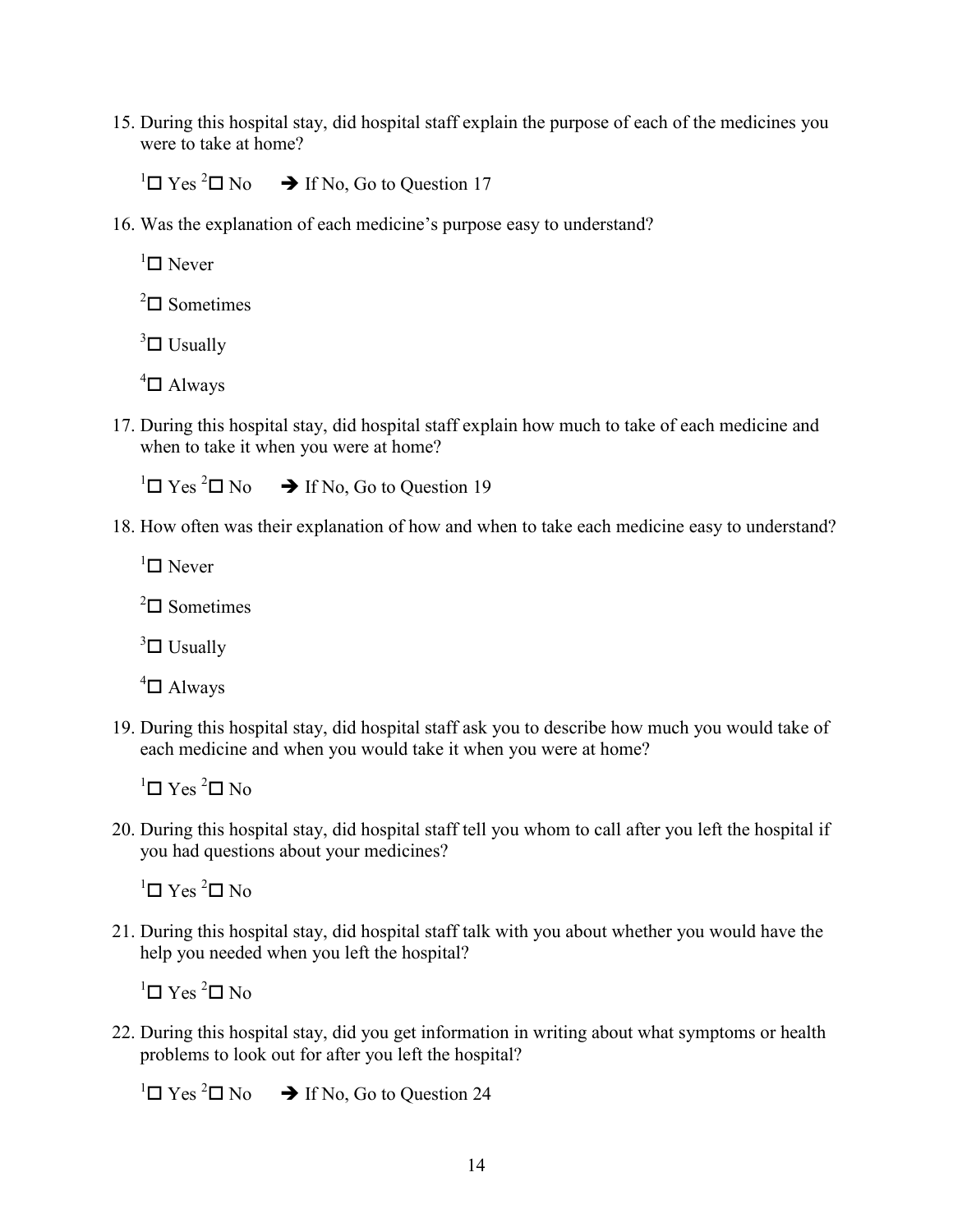23. Were these written instructions easy to understand?

 $1$ <sup>T</sup> Yes  $2$  N<sub>0</sub>

# **WHEN YOU LEFT THE HOSPITAL**

24. After you left the hospital, did you go directly to your own home, to someone else's home, or to another health facility?

 $1 \square$  Own home

 $2\Box$  Someone else's home

 $3\Box$  Another health facility

25. After you left the hospital, did someone from the hospital call you to check how you were doing?

 ${}^{1}\Box$  Yes  ${}^{2}\Box$  No  $\rightarrow$  If No, Go to Question 27

- If YES, please tell me how much you agree with the following statement:
- 26. After the call, all of my questions about my medical care were answered.

 $\Box$  Strongly disagree

 $2 \square$  Disagree

 $3\Box$  Agree

 $4\Box$  Strongly Agree

## **OVERALL RATING OF HOSPITAL**

27. Using any number from 0 to 10, where 0 is the worst hospital possible and 10 is the best hospital possible, what number would you use to rate this hospital during your stay?

 $(0-10)$ 

28. Would you recommend this hospital to your friends and family?

 ${}^{1}\square$  Definitely no

 $2 \square$  Probably no

 $3\Box$  Probably yes

 $4\Box$  Definitely yes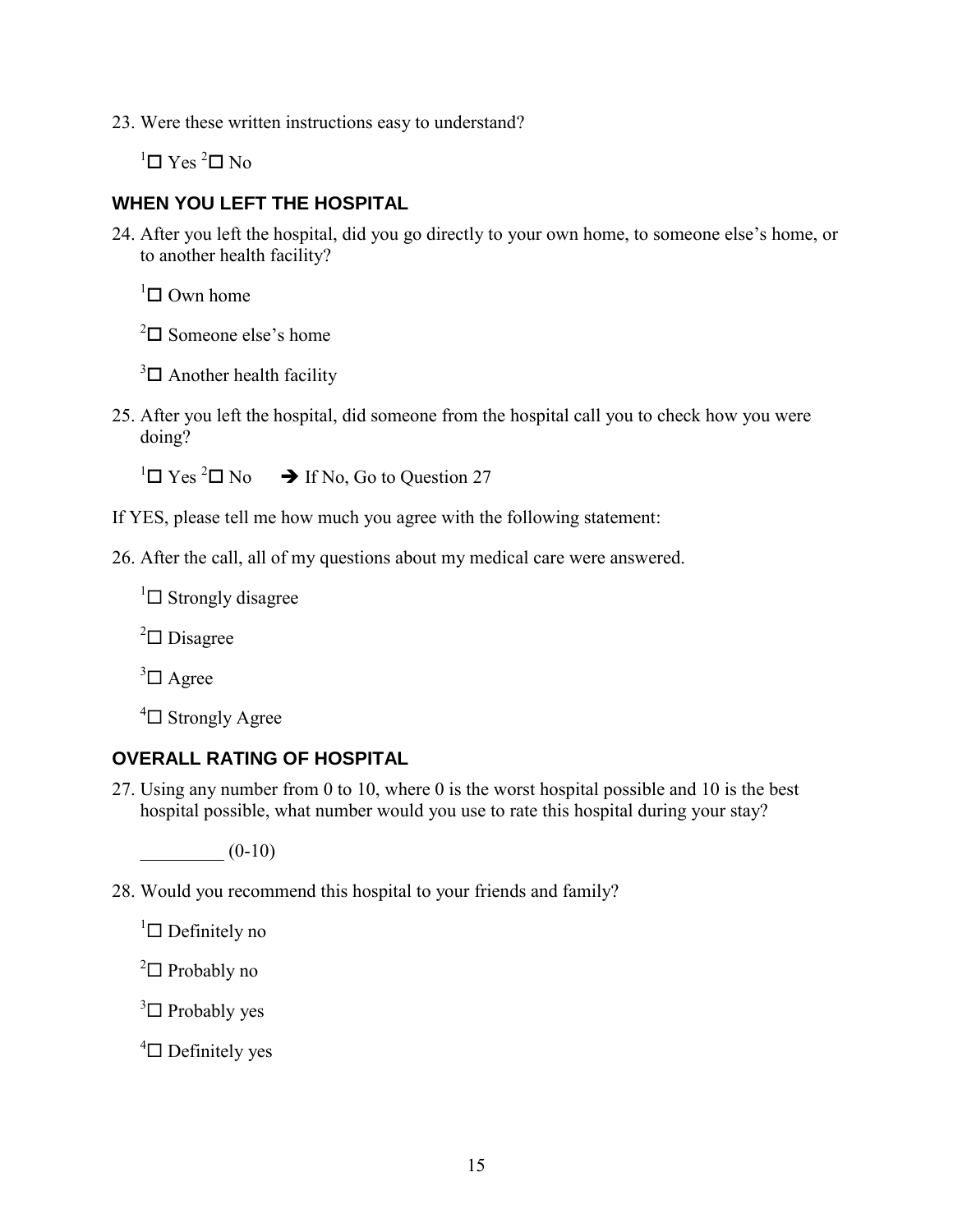# **ABOUT YOU**

There are only a few remaining items left.

29. What is your age?

 $1 \square$  18-30 years

 $2 \square$  31-50 years

 $3\Box$  51-70 years

 $4\Box$  71-above years

30. In general, how would you rate your overall health?

 ${}^{1}\square$  Excellent

 $2 \square$  Very good

 $3 \square$  Good

 $\mathrm{^{4} \square}$  Fair

 $5 \square$  Poor

31. What is the highest grade or level of school that you have completed?

 $\Box$  Some elementary or high school but did not graduate

 $2 \square$  High school graduate or GED

 $3\Box$  Some college or 2-year degree

 $4\Box$  4-year college graduate

32. Are you of Spanish, Hispanic, or Latino origin or descent?

 ${}^{1}\square$  No, not Spanish/Hispanic/Latino

 $2 \square$  Yes